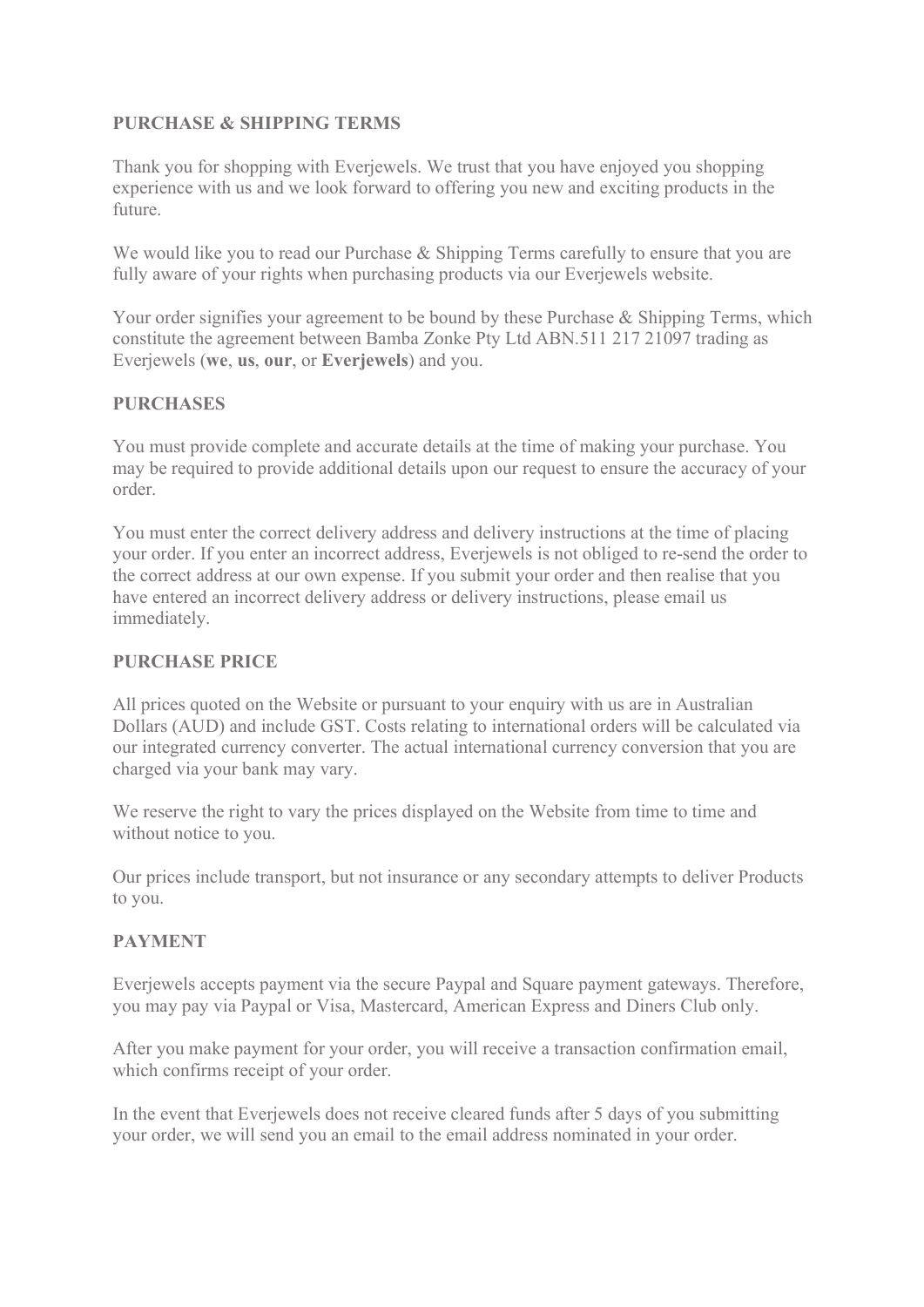# **SECURITY**

We recognize that protection and safety of information relating to your credit card is very important. Therefore, we provide you with a very safe and stress-free online shopping experience.

Via the payment gateway provider, we use Secure Sockets Layer (**SSL**) technology to transmit your personal and credit card details. This means absolute security and privacy. SSL is a sophisticated method of scrambling data as it travels from your computer to our website servers.

We do not store your credit card details at any time so consumer confidence and satisfaction is assured at all times.

# **PROCESSING OF ORDERS**

We process purchases on business days, which are Monday to Friday and exclude public holidays in New South Wales. If you purchase any of the Products on a non-business day, we will process the purchase on the next business day.

We will provide you with a tracking number once we have shipped your order to you.

#### **SHIPPING**

#### *Within Australia*

Shipping will be via Platinum Express, part of the Australia Post network. Each Platinum Express parcel is trackable online (coverage may be limited in rural Australian areas) and requires a signature on delivery. Each parcel is insured to the value of \$5000.

We cannot dispatch Platinum Express parcels to a PO Box, as signature on delivery is required.

While Platinum Express is usually next day delivery, we cannot guarantee delivery times taking into account the fact that each order is made bespoke. However, you should receive your delivery as follows:

- within 3 to 4 weeks for jewellery items; and
- within 2 to 3 business days for Everjewels gift certificates.

\*\*\*Depending on the item you've ordered, we are often able to produce jewellery more quickly than the times stated above. Please email us at Everjewels@optusnet.com.au to check regarding the product you're interested in.\*\*\*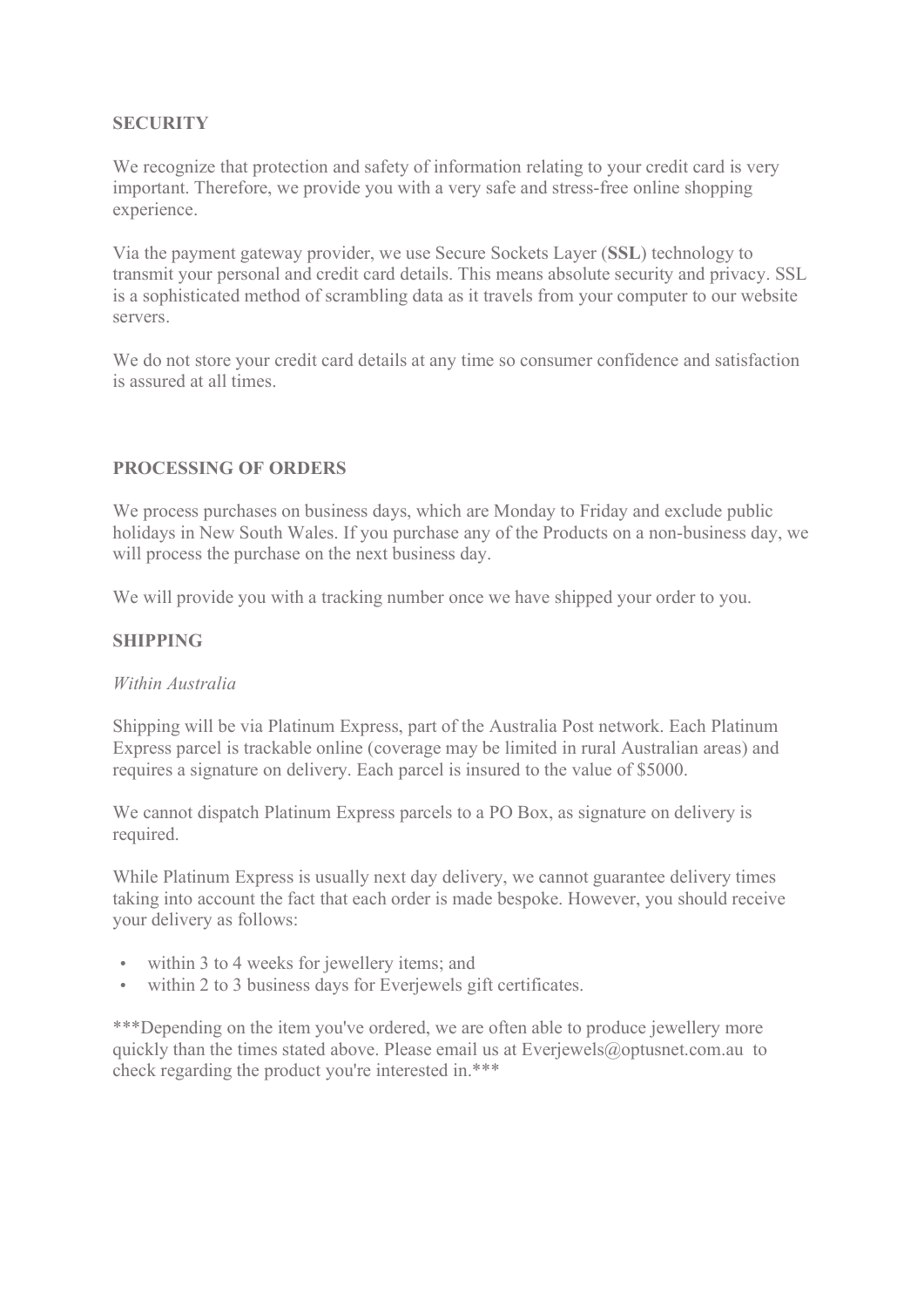## *International*

We ship to many international destinations. However, if for any reason that your country is unable to be shipped to, then we reserve our right to cancel your order. If you wish for delivery to occur in a country outside of Australia, we recommend that you contact us prior to submitting your order with us.

Shipping will be via DHL Express for items valued at AUD350 or more, or with Australia Post (tracked service) for items valued at less.

We cannot guarantee delivery times but most DHL Express items take between 2-3 days in transit, depending on your location. Australia Post items take 2-7 business days depending on your location. Depending on your item ordered, and your location, you should receive your jewellery between 3-4 weeks from placing your order. If you have not received your ordered items within this timeframe, please email us your full name and order number and we will investigate on your behalf.

International customers may be required to pay sales tax, duty and/or customs charges.

All taxes and customs charges will be your responsibility and are not included in the cost of the order or shipping charge. Taxes and customs charges vary depending on the Country and State of your shipping address. We suggest contacting your local customs office if you are unsure of the applicable taxes and customs fees that may be relevant to you. Everjewels is not responsible for any additional taxes and customs charges that are requested or charged during the shipment of your order.

UK customers may wish to visit this link for duties relating to their jewellery:

https://www.gov.uk/goods-sent-from-abroad/tax-and-duty

# *Order pick-up*

You are not permitted to pick up your ordered Products.

# **CANCELLATION OF ORDERS**

Everjewels may cancel your order if for any reason we are unable to provide you with the Products subject to your order. We will contact you should this occur.

You will not be entitled to claim any additional amounts or seek compensation for any loss, expense or damage (either direct or consequential) or for any loss of time or inconvenience, which may result from such cancellation.

# **PRODUCTS MISSING FROM AN ORDER**

Should any Product be missing from an order, please email us with the order number and the product code or product name of the Product you ordered, and we will make the appropriate investigations.